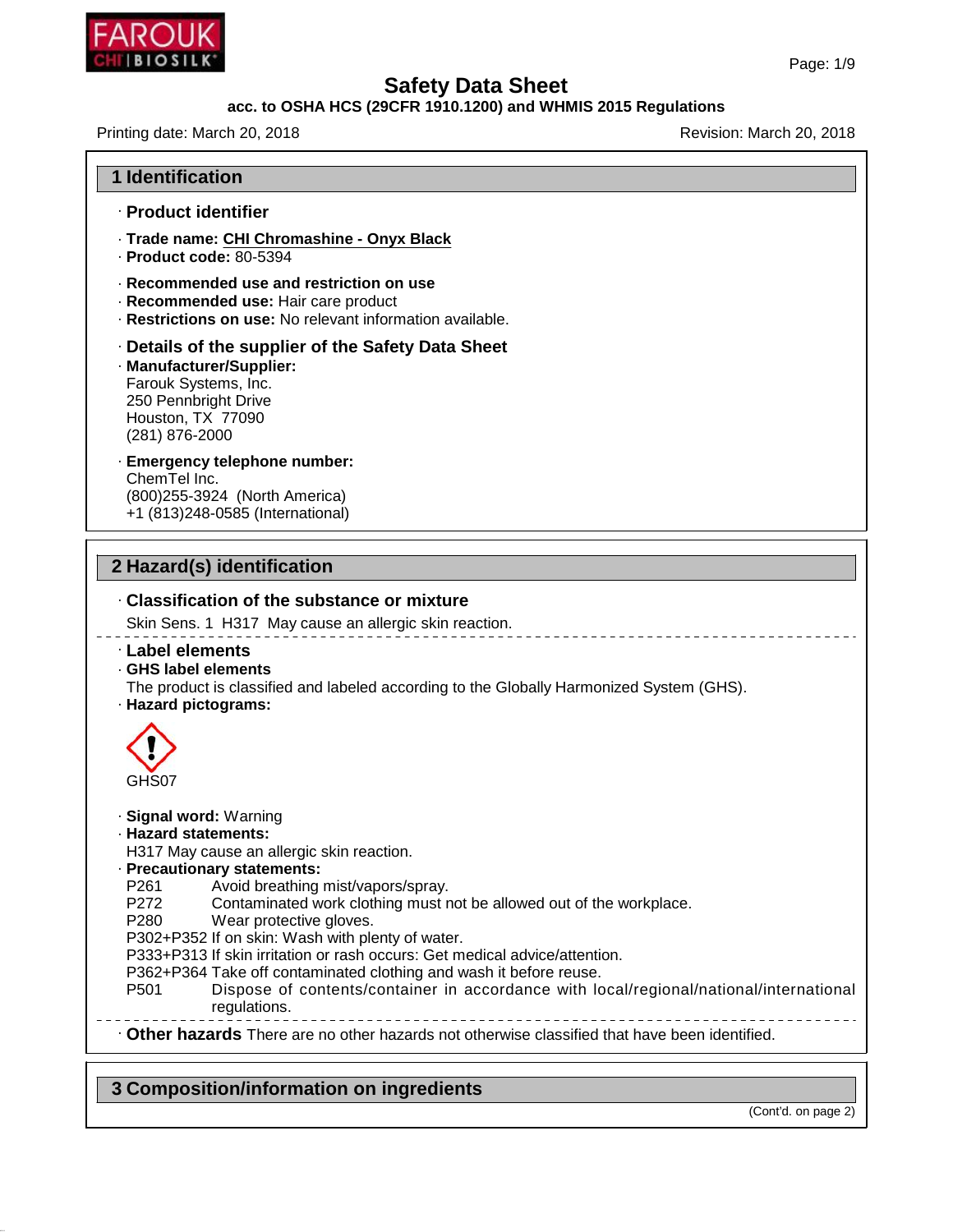

#### **acc. to OSHA HCS (29CFR 1910.1200) and WHMIS 2015 Regulations**

Printing date: March 20, 2018 **Printing date: March 20, 2018** 

#### **Trade name: CHI Chromashine - Onyx Black**

(Cont'd. of page 1)

#### · **Chemical characterization: Mixtures**

| Components: |                                                                                                 |         |
|-------------|-------------------------------------------------------------------------------------------------|---------|
|             | 68439-49-6 Polyethylene glycol 1100 mono(C16-C18) ethers                                        | $< 5\%$ |
|             | $\bigotimes$ Eye Dam. 1, H318                                                                   |         |
|             | $\overline{56-81-5}$ glycerol                                                                   | $< 5\%$ |
|             | 122-99-6 2-phenoxyethanol                                                                       | $< 1\%$ |
|             | <b>C</b> Acute Tox. 4, H302; Eye Irrit. 2A, H319                                                |         |
|             | $67-63-0$ propan-2-ol                                                                           | 1%      |
|             | ion Flam. Liq. 2, H225<br>1. Eye Irrit. 2A, H319; STOT SE 3, H336                               |         |
|             | 138-86-3 limonene                                                                               | < 0.25% |
|             | ion Flam. Liq. 3, H226<br>∴ Skin Irrit. 2, H315; Skin Sens. 1, H317                             |         |
|             | - Additional information: For the wording of the listed Hazard Statements, refer to section 16. |         |

#### **4 First-aid measures**

#### · **Description of first aid measures**

- · **After inhalation:**
- Unlikely route of exposure.

Supply fresh air; consult doctor in case of complaints.

· **After skin contact:**

Product is manufactured for topical use. If irritation occurs, discontinue use and wash affected area with soap and water.

Seek medical treatment in case of complaints.

· **After eye contact:**

Remove contact lenses if worn.

Rinse opened eye for several minutes under running water. If symptoms persist, consult a doctor.

· **After swallowing:**

Rinse out mouth and then drink plenty of water.

- Do not induce vomiting; immediately call for medical help.
- · **Most important symptoms and effects, both acute and delayed:**
- May cause gastro-intestinal irritation if ingested. Allergic reactions
- · **Indication of any immediate medical attention and special treatment needed:**
- If medical advice is needed, have product container or label at hand.

Contains limonene. May produce an allergic reaction.

#### **5 Fire-fighting measures**

· **Extinguishing media**

46.1.6.1

- · **Suitable extinguishing agents:**
- The product is not flammable.

Use fire fighting measures that suit the environment.

· **For safety reasons unsuitable extinguishing agents:** None.

(Cont'd. on page 3)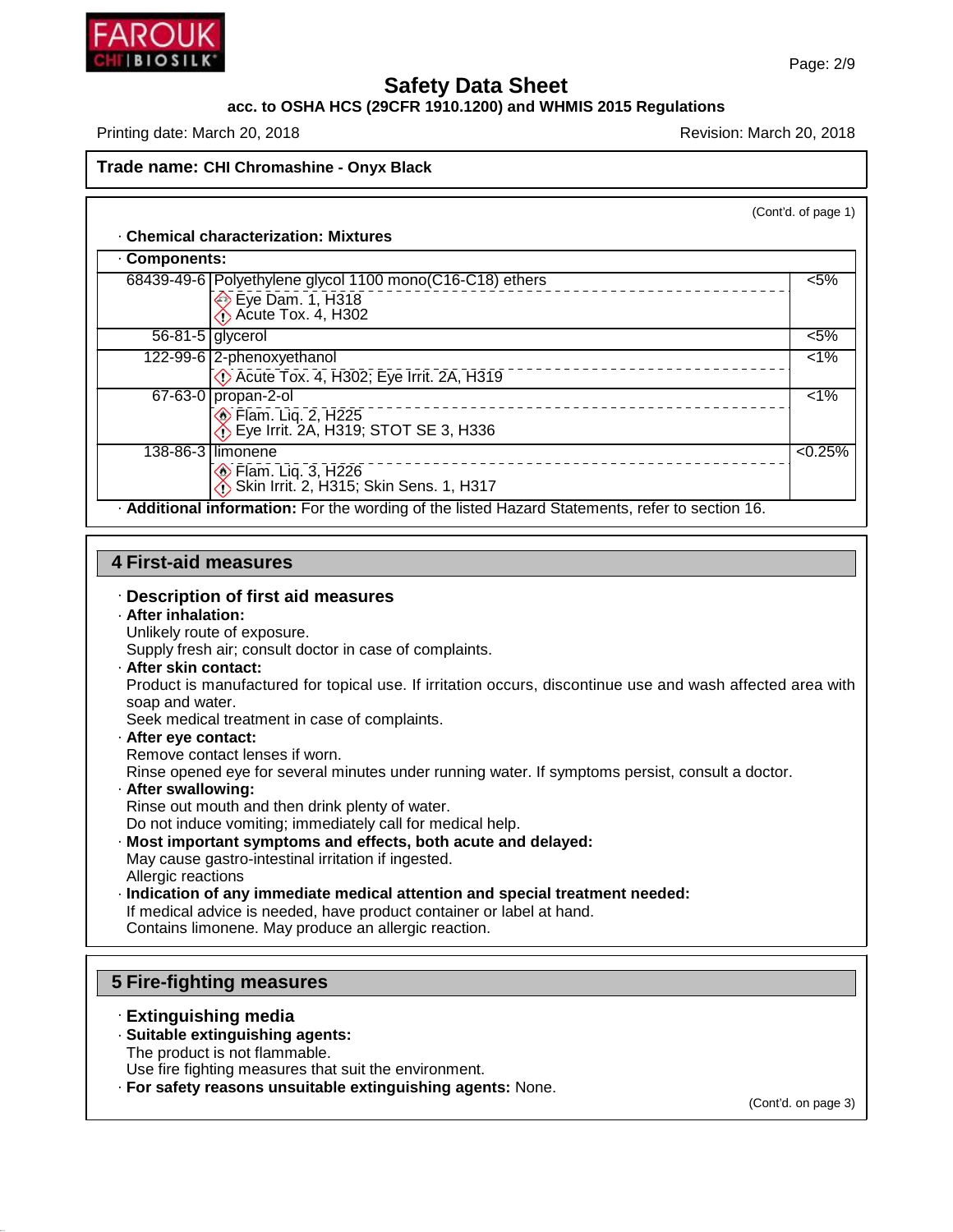## **acc. to OSHA HCS (29CFR 1910.1200) and WHMIS 2015 Regulations**

Printing date: March 20, 2018 **Printing date: March 20, 2018** Revision: March 20, 2018

**Trade name: CHI Chromashine - Onyx Black**

(Cont'd. of page 2)

- · **Special hazards arising from the substance or mixture** Formation of toxic gases is possible during heating or in case of fire.
- · **Advice for firefighters**
- · **Protective equipment:**
- Wear self-contained respiratory protective device. Wear fully protective suit.

#### **6 Accidental release measures**

- · **Personal precautions, protective equipment and emergency procedures** Use personal protective equipment as required. Ensure adequate ventilation.
- · **Environmental precautions** No special measures required.
- · **Methods and material for containment and cleaning up**

Towel or mop up material and collect in a suitable container. For larger spills, add sawdust, chalk or other inert binding material, then sweep up and discard. Dispose of the collected material according to regulations.

· **Reference to other sections** See Section 7 for information on safe handling. See Section 8 for information on personal protection equipment. See Section 13 for disposal information.

# **7 Handling and storage**

#### · **Handling**

46.1.6.1

- · **Precautions for safe handling:** Keep out of reach of children.
- · **Information about protection against explosions and fires:** No special measures required.
- · **Conditions for safe storage, including any incompatibilities**
- · **Requirements to be met by storerooms and receptacles:**
- Store in cool, dry conditions in well sealed receptacles.
- · **Information about storage in one common storage facility:** No special requirements.
- · **Specific end use(s)** No relevant information available.

## **8 Exposure controls/personal protection**

|                  | Components with limit values that require monitoring at the workplace:                |  |
|------------------|---------------------------------------------------------------------------------------|--|
| 56-81-5 glycerol |                                                                                       |  |
| PEL (USA)        | Long-term value: 15* 5** mg/m <sup>3</sup><br>mist; *total dust **respirable fraction |  |
| TLV (USA)        | TLV withdrawn-insufficient data human occup. exp.                                     |  |
| EL (Canada)      | Long-term value: 10* 3** mg/m <sup>3</sup><br>*mist; **mist, respirable               |  |
| EV (Canada)      | Long-term value: 10 mg/m <sup>3</sup>                                                 |  |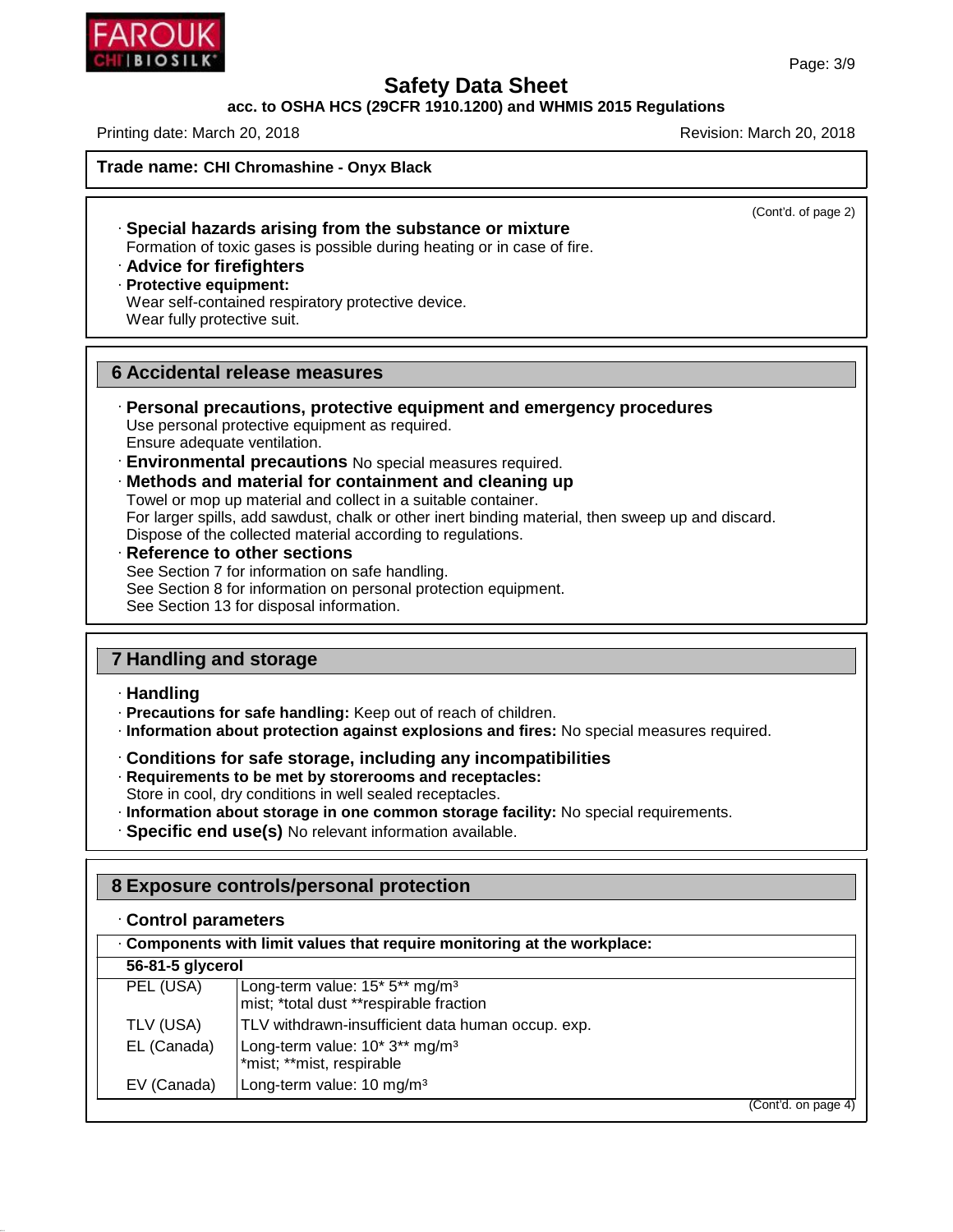

46.1.6.1

# **Safety Data Sheet**

#### **acc. to OSHA HCS (29CFR 1910.1200) and WHMIS 2015 Regulations**

Printing date: March 20, 2018 **Printing date: March 20, 2018** 

**Trade name: CHI Chromashine - Onyx Black**

|                           | (Cont'd. of page 3)                                                                                                               |
|---------------------------|-----------------------------------------------------------------------------------------------------------------------------------|
|                           | LMPE (Mexico) Long-term value: 10 mg/m <sup>3</sup>                                                                               |
| 122-99-6 2-phenoxyethanol |                                                                                                                                   |
| EV (Canada)               | Long-term value: 141 mg/m <sup>3</sup> , 25 ppm<br>Skin                                                                           |
| 67-63-0 propan-2-ol       |                                                                                                                                   |
| PEL (USA)                 | Long-term value: 980 mg/m <sup>3</sup> , 400 ppm                                                                                  |
| REL (USA)                 | Short-term value: 1225 mg/m <sup>3</sup> , 500 ppm                                                                                |
|                           | Long-term value: 980 mg/m <sup>3</sup> , 400 ppm                                                                                  |
| TLV (USA)                 | Short-term value: 984 mg/m <sup>3</sup> , 400 ppm                                                                                 |
|                           | Long-term value: 492 mg/m <sup>3</sup> , 200 ppm<br><b>BEI</b>                                                                    |
| EL (Canada)               | Short-term value: 400 ppm                                                                                                         |
|                           | Long-term value: 200 ppm                                                                                                          |
| EV (Canada)               | Short-term value: 400 ppm                                                                                                         |
|                           | Long-term value: 200 ppm                                                                                                          |
| LMPE (Mexico)             | Short-term value: 400 ppm                                                                                                         |
|                           | Long-term value: 200 ppm<br>A4, IBE                                                                                               |
| 138-86-3 limonene         |                                                                                                                                   |
| <b>WEEL (USA)</b>         | Long-term value: 30 ppm                                                                                                           |
|                           | · Ingredients with biological limit values:                                                                                       |
| 67-63-0 propan-2-ol       |                                                                                                                                   |
| BEI (USA) 40 mg/L         |                                                                                                                                   |
|                           | Medium: urine                                                                                                                     |
|                           | Time: end of shift at end of workweek<br>Parameter: Acetone (background, nonspecific)                                             |
|                           |                                                                                                                                   |
| <b>Exposure controls</b>  | · General protective and hygienic measures:                                                                                       |
|                           | The usual precautionary measures for handling chemicals should be followed.                                                       |
|                           | Keep away from foodstuffs, beverages and feed.                                                                                    |
|                           | Wash hands before breaks and at the end of work.                                                                                  |
|                           | · Engineering controls: No relevant information available.<br>· Breathing equipment: Not required under normal conditions of use. |
| · Protection of hands:    |                                                                                                                                   |
|                           | Not required under normal conditions of use.                                                                                      |
|                           | Wear protective gloves to handle contents of damaged or leaking units.                                                            |
|                           | Gloves are advised for repeated or prolonged contact.                                                                             |
|                           | Eye protection: Follow relevant national guidelines concerning the use of protective eyewear.                                     |
|                           | · Body protection: Not required under normal conditions of use.                                                                   |
|                           | . Limitation and supervision of exposure into the environment No special requirements.                                            |
|                           |                                                                                                                                   |
|                           | · Risk management measures No special requirements.                                                                               |
|                           | 9 Physical and chemical properties                                                                                                |

(Cont'd. on page 5)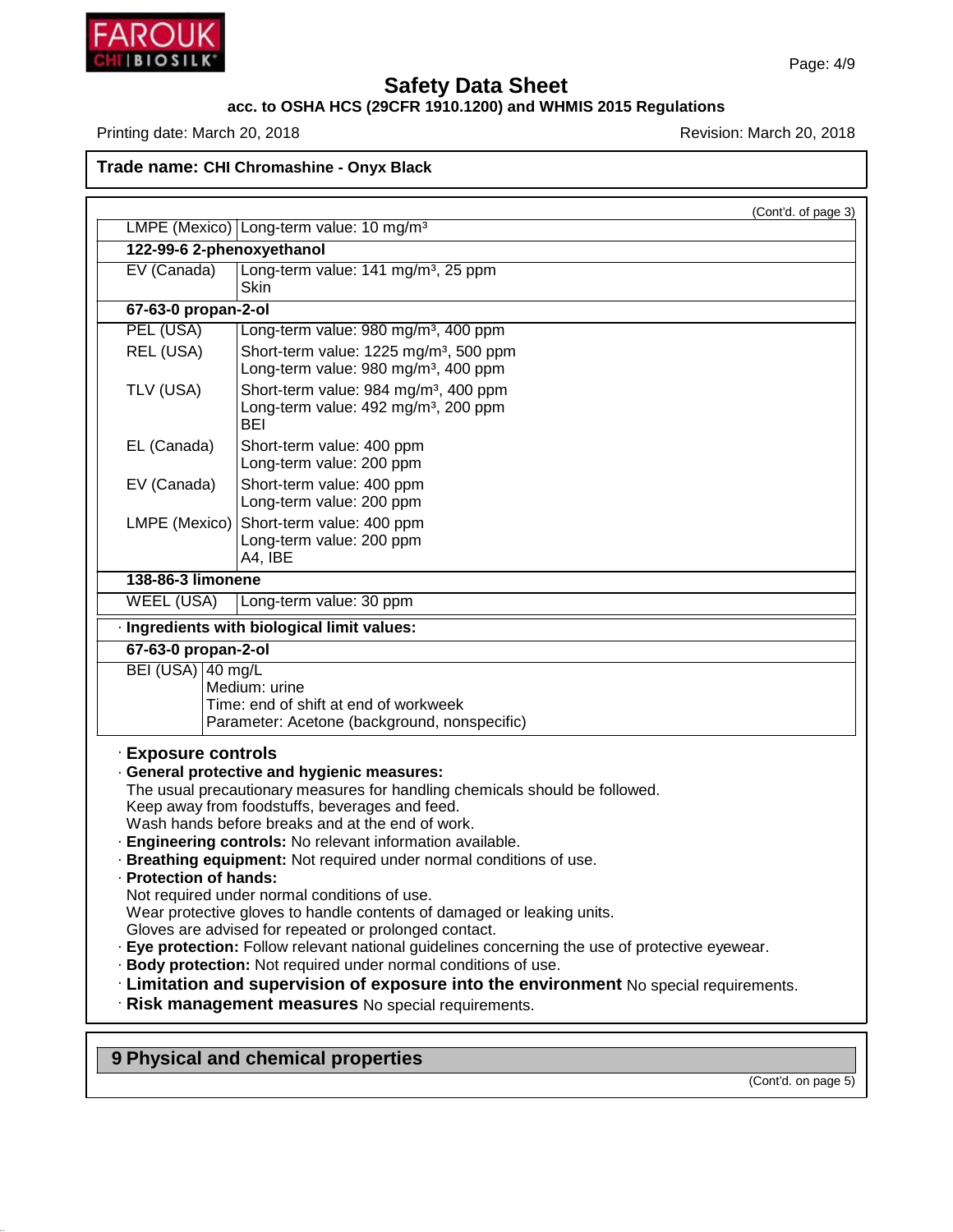

# **acc. to OSHA HCS (29CFR 1910.1200) and WHMIS 2015 Regulations**

Printing date: March 20, 2018 **Printing date: March 20, 2018** Revision: March 20, 2018

# **Trade name: CHI Chromashine - Onyx Black**

|                                                            |                                               | (Cont'd. of page 4) |
|------------------------------------------------------------|-----------------------------------------------|---------------------|
| Information on basic physical and chemical properties      |                                               |                     |
| · Appearance:                                              |                                               |                     |
| Form:                                                      | Cream.                                        |                     |
| Color:                                                     | <b>Black</b>                                  |                     |
| · Odor:<br>. Odor threshold:                               | Pleasant<br>Not determined.                   |                     |
|                                                            |                                               |                     |
| $\cdot$ pH-value at 25 °C (77 °F):                         | $4.0 - 5.0$                                   |                     |
| · Melting point/Melting range:                             | Not determined.                               |                     |
| · Boiling point/Boiling range:                             | Not determined.                               |                     |
| · Flash point:                                             | Not applicable.                               |                     |
| · Flammability (solid, gaseous):                           | Not applicable.                               |                     |
| · Auto-ignition temperature:                               | Not determined.                               |                     |
| Decomposition temperature:                                 | Not determined.                               |                     |
| · Danger of explosion:                                     | Product does not present an explosion hazard. |                     |
| · Explosion limits                                         |                                               |                     |
| Lower:                                                     | Not determined.                               |                     |
| Upper:                                                     | Not determined.                               |                     |
| · Oxidizing properties:                                    | Non-oxidizing.                                |                     |
| · Vapor pressure:                                          | Not determined.                               |                     |
| · Density:                                                 |                                               |                     |
| <b>Relative density:</b>                                   | $0.99 - 1.01$                                 |                     |
| Vapor density:                                             | Not determined.                               |                     |
| <b>Evaporation rate:</b>                                   | Not determined.                               |                     |
| · Solubility in / Miscibility with                         |                                               |                     |
| Water:                                                     | Fully miscible.                               |                     |
| · Partition coefficient (n-octanol/water): Not determined. |                                               |                     |
| · Viscosity                                                |                                               |                     |
| Dynamic at 25 °C (77 °F):                                  | 4000-6000 cps (DV-I, Sp#6, 100RPM, 30sec)     |                     |
| Kinematic:                                                 | Not determined.                               |                     |
| <b>Other information</b>                                   | No relevant information available.            |                     |
|                                                            |                                               |                     |

# **10 Stability and reactivity**

46.1.6.1

- · **Reactivity:** No relevant information available.
- · **Chemical stability:** Stable under normal temperatures and pressures.
- · **Thermal decomposition / conditions to be avoided:** No decomposition if used and stored according to specifications.
- · **Possibility of hazardous reactions** Reacts with strong oxidizing agents. Reacts with strong alkali. Toxic fumes may be released if heated above the decomposition point.

(Cont'd. on page 6)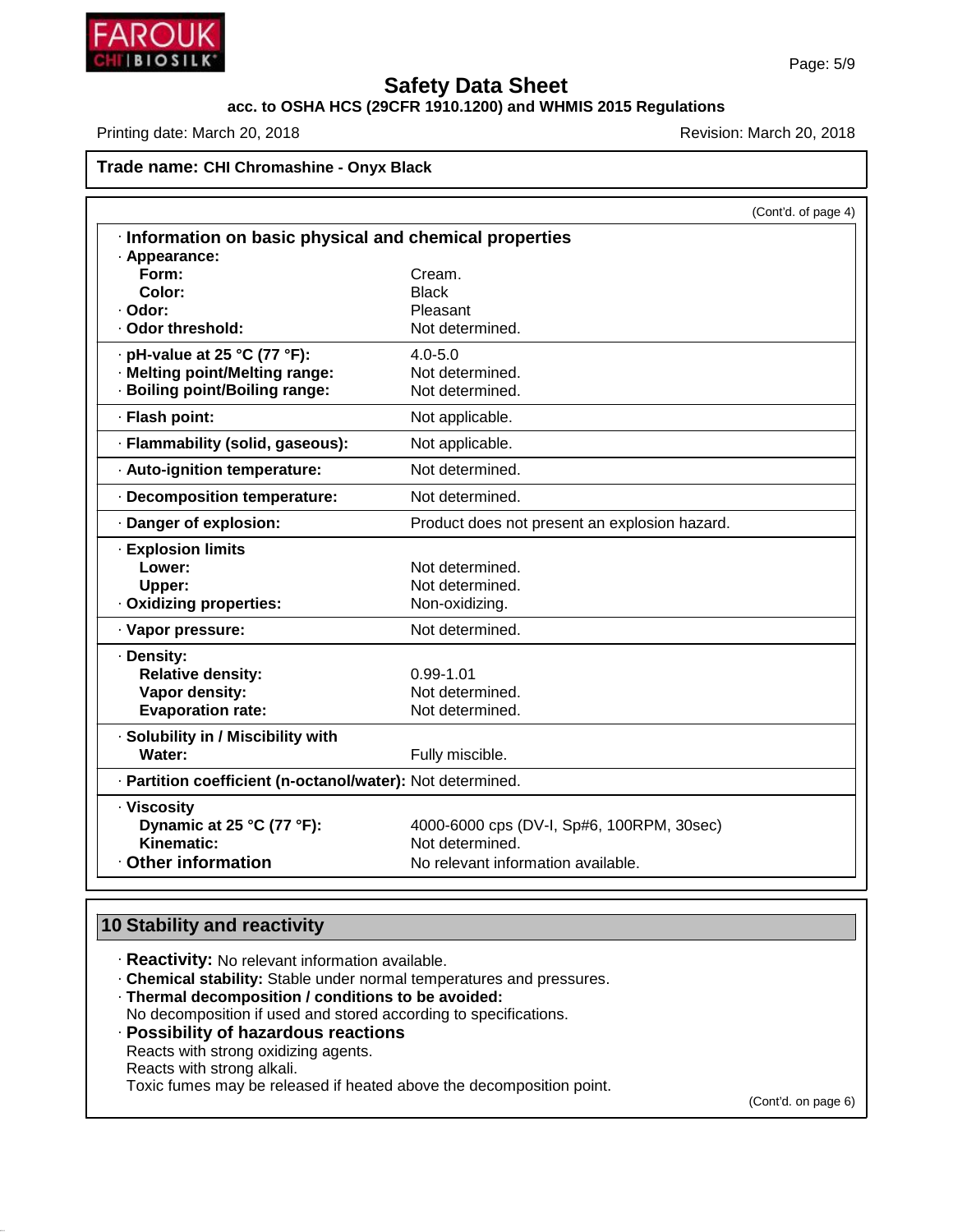

## **acc. to OSHA HCS (29CFR 1910.1200) and WHMIS 2015 Regulations**

Printing date: March 20, 2018 **Printing date: March 20, 2018** Revision: March 20, 2018

**Trade name: CHI Chromashine - Onyx Black**

(Cont'd. of page 5)

· **Conditions to avoid** Excessive heat.

· **Incompatible materials** No relevant information available.

#### · **Hazardous decomposition products**

Under fire conditions only: Carbon monoxide and carbon dioxide Nitrogen oxides (NOx)

#### **11 Toxicological information**

#### · **Information on toxicological effects**

· **Acute toxicity:** Based on available data, the classification criteria are not met.

#### · **LD/LC50 values that are relevant for classification:**

**68439-49-6 Polyethylene glycol 1100 mono(C16-C18) ethers**

Oral LD50 1,260 mg/kg (rat)

#### · **Primary irritant effect:**

- · **On the skin:** Based on available data, the classification criteria are not met.
- · **On the eye:** Based on available data, the classification criteria are not met.

#### · **Sensitization:**

Sensitizing effect by skin contact is possible with prolonged exposure.

- Contains limonene. May produce an allergic reaction.
- · **IARC (International Agency for Research on Cancer):**

Present in trace quantities.

13463-67-7 titanium dioxide 2B

#### · **NTP (National Toxicology Program):**

None of the ingredients are listed.

#### · **OSHA-Ca (Occupational Safety & Health Administration):**

None of the ingredients are listed. · **Probable route(s) of exposure:**

Ingestion.

Eye contact.

Skin contact.

- · **Germ cell mutagenicity:** Based on available data, the classification criteria are not met.
- · **Carcinogenicity:** Based on available data, the classification criteria are not met.
- · **Reproductive toxicity:** Based on available data, the classification criteria are not met.
- · **STOT-single exposure:** Based on available data, the classification criteria are not met.
- · **STOT-repeated exposure:** Based on available data, the classification criteria are not met.
- · **Aspiration hazard:** Based on available data, the classification criteria are not met.

## **12 Ecological information**

#### · **Toxicity**

46.1.6.1

· **Aquatic toxicity**

**68439-49-6 Polyethylene glycol 1100 mono(C16-C18) ethers**

 $LC50$  | 0.5 mg/l (zebra fish)

(Cont'd. on page 7)

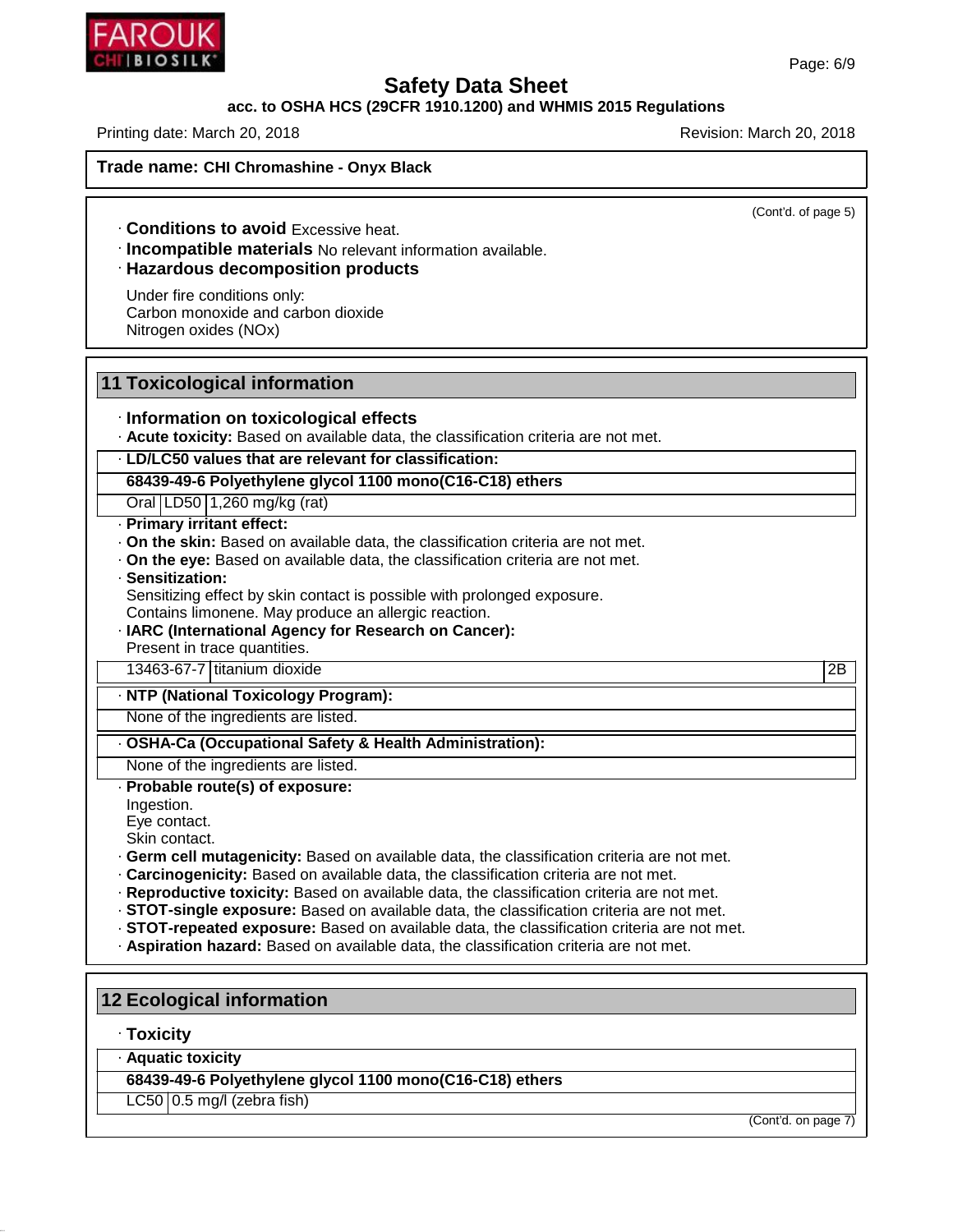

#### **acc. to OSHA HCS (29CFR 1910.1200) and WHMIS 2015 Regulations**

Printing date: March 20, 2018 **Printing date: March 20, 2018** Revision: March 20, 2018

**Trade name: CHI Chromashine - Onyx Black**

(Cont'd. of page 6)

- · **Persistence and degradability** No relevant information available.
- · **Bioaccumulative potential:** No relevant information available.
- · **Mobility in soil:** No relevant information available.
- · **Additional ecological information**
- · **General notes:**

Negative ecological effects are, according to the current state of knowledge, not expected.

- · **Results of PBT and vPvB assessment**
- · **PBT:** Not applicable.
- · **vPvB:** Not applicable.
- · **Other adverse effects** No relevant information available.

## **13 Disposal considerations**

#### · **Waste treatment methods**

· **Recommendation:**

46.1.6.1

Smaller quantities can be disposed of with household waste.

Small amounts may be diluted with plenty of water and washed away. Dispose of bigger amounts in accordance with Local Authority requirements.

The user of this material has the responsibility to dispose of unused material, residues and containers in compliance with all relevant local, state and federal laws and regulations regarding treatment, storage and disposal for hazardous and nonhazardous wastes.

#### · **Uncleaned packagings**

· **Recommendation:** Disposal must be made according to official regulations.

| <b>14 Transport information</b>                                                     |                 |  |
|-------------------------------------------------------------------------------------|-----------------|--|
| · UN-Number<br>· DOT, ADR, IMDG, IATA                                               | Not regulated.  |  |
| · UN proper shipping name<br>· DOT, ADR, IMDG, IATA                                 | Not regulated.  |  |
| · Transport hazard class(es)                                                        |                 |  |
| · DOT, ADR, IMDG, IATA<br>. Class                                                   | Not regulated.  |  |
| · Packing group<br>· DOT, ADR, IMDG, IATA                                           | Not regulated.  |  |
| <b>Environmental hazards</b><br>· Marine pollutant:                                 | No.             |  |
| · Special precautions for user                                                      | Not applicable. |  |
| · Transport in bulk according to Annex II of<br><b>MARPOL73/78 and the IBC Code</b> | Not applicable. |  |

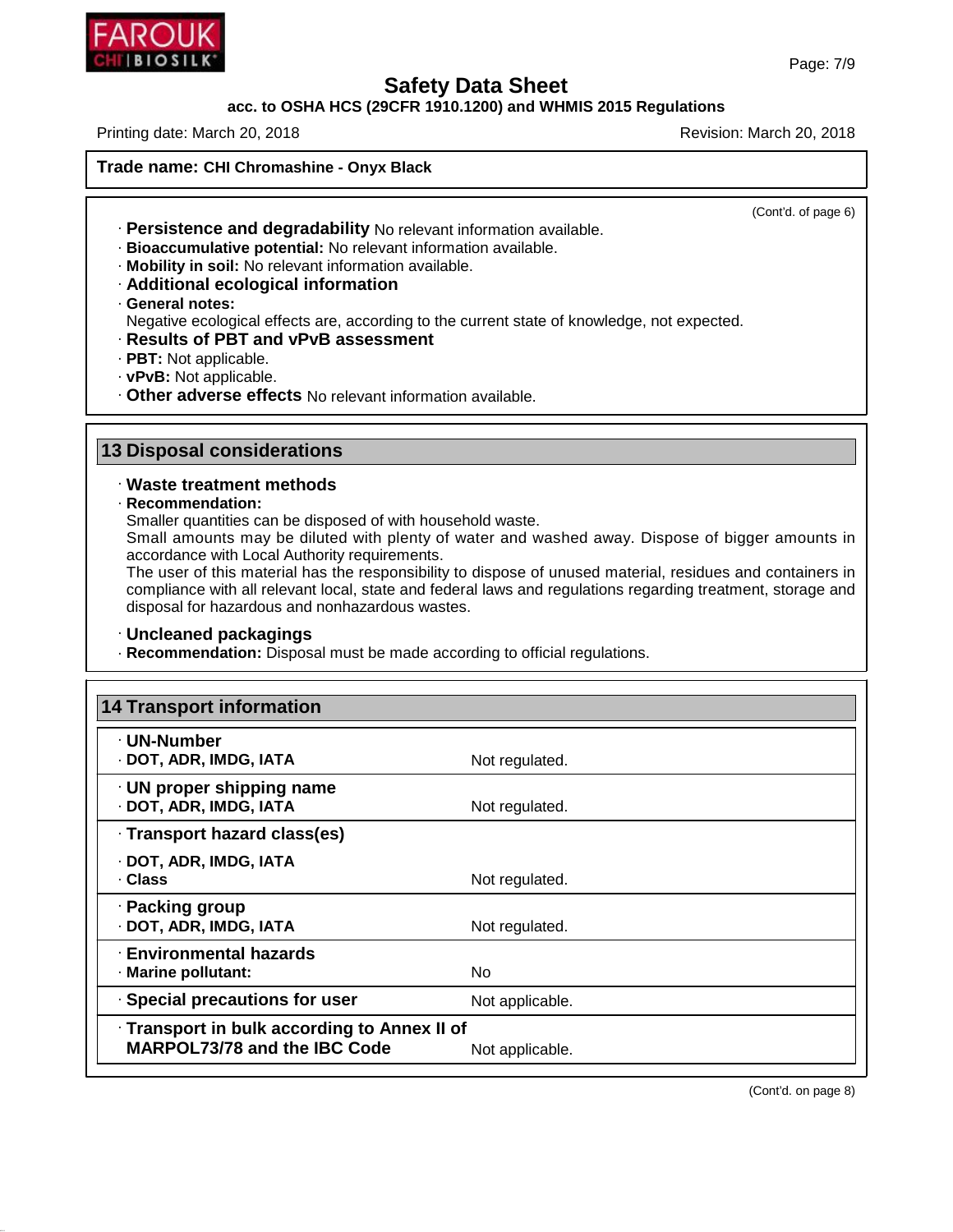

# **acc. to OSHA HCS (29CFR 1910.1200) and WHMIS 2015 Regulations**

Printing date: March 20, 2018 **Printing date: March 20, 2018** Revision: March 20, 2018

**15 Regulatory information**

**Trade name: CHI Chromashine - Onyx Black**

(Cont'd. of page 7)

| · Safety, health and environmental regulations/legislation specific for the substance or                  |    |
|-----------------------------------------------------------------------------------------------------------|----|
| mixture                                                                                                   |    |
| · United States (USA)                                                                                     |    |
| · SARA                                                                                                    |    |
| · Section 302 (extremely hazardous substances):                                                           |    |
| None of the ingredients are listed.                                                                       |    |
| · Section 355 (extremely hazardous substances):                                                           |    |
| None of the ingredients are listed.                                                                       |    |
| · Section 313 (Specific toxic chemical listings):                                                         |    |
| None of the ingredients are listed.                                                                       |    |
| · TSCA (Toxic Substances Control Act)                                                                     |    |
| All ingredients are listed.                                                                               |    |
| · Proposition 65 (California)                                                                             |    |
| Chemicals known to cause cancer:                                                                          |    |
| Reference to titanium dioxide is based on unbound respirable particles and is not generally applicable to |    |
| product as supplied.                                                                                      |    |
| 13463-67-7 titanium dioxide                                                                               |    |
| Chemicals known to cause reproductive toxicity for females:                                               |    |
| None of the ingredients are listed.                                                                       |    |
| Chemicals known to cause reproductive toxicity for males:                                                 |    |
| None of the ingredients are listed.                                                                       |    |
| Chemicals known to cause developmental toxicity:                                                          |    |
| None of the ingredients are listed.                                                                       |    |
| · EPA (Environmental Protection Agency):                                                                  |    |
| None of the ingredients are listed.                                                                       |    |
| · IARC (International Agency for Research on Cancer):                                                     |    |
| Present in trace quantities.                                                                              |    |
| 13463-67-7 titanium dioxide                                                                               | 2B |
| - NIOSH-Ca (National Institute for Occupational Safety and Health):                                       |    |
| Present in trace quantities.                                                                              |    |
| 13463-67-7 titanium dioxide                                                                               |    |
| 60676-86-0 Silica, fused                                                                                  |    |
|                                                                                                           |    |
| <b>Canadian Domestic Substances List (DSL):</b>                                                           |    |

## **16 Other information**

46.1.6.1

This information is based on our present knowledge. However, this shall not constitute a guarantee for any specific product features and shall not establish a legally valid contractual relationship.

· **Date of preparation / last revision** March 20, 2018 / -